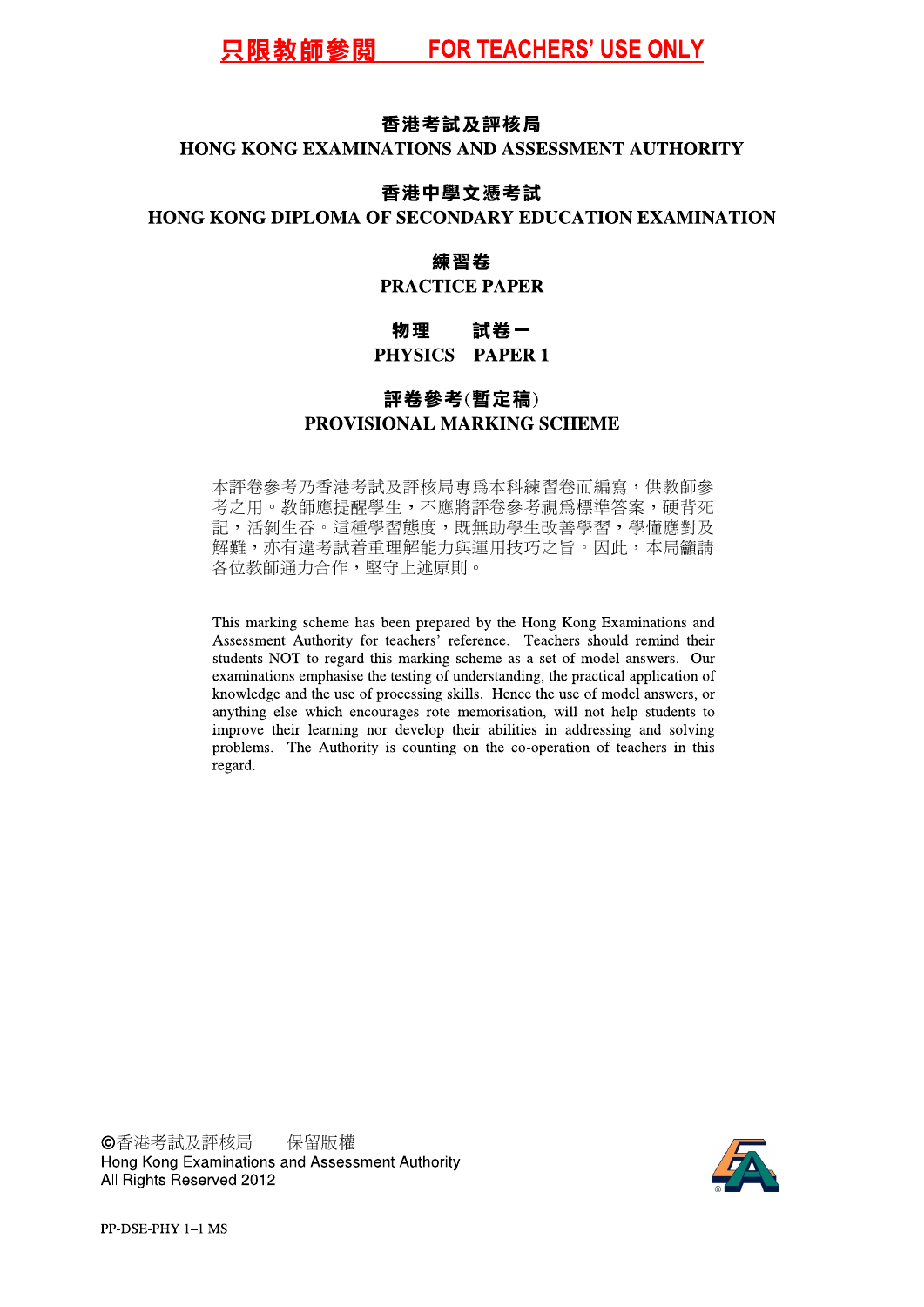Section A

 $\mathbf{1}$ 

 $\mathbf D$  $\frac{2}{3}$  $\boldsymbol{A}$  $\overline{C}$  $\overline{4}$  $\overline{D}$  $\frac{5}{6}$  $\overline{A}$  $\overline{C}$  $\overline{7}$  $\check{\rm c}$  $\frac{7}{8}$  $\overline{B}$  $\overline{9}$  $\overline{A}$ 10  $\overline{D}$  $\overline{B}$ 11 12  $\overline{A}$ 13  $\overline{B}$ 14  $\mathbf{A}$ 15  $\overline{C}$ 16  $\mathbf D$  $\begin{matrix} A \\ C \end{matrix}$ 17 18 19  $\, {\bf B}$ 20  $\mathbf D$  $21\,$  $\mathbf D$ 22  $\mathbf C$ 23  $\overline{B}$ 24  $\overline{D}$ 25  $\overline{C}$ 26  $\overline{D}$ 27  $\overline{B}$ 28  $\overline{B}$ 29  $\overline{A}$ 30  $\mathbf C$ 31  $\overline{A}$ 32  $\overline{A}$ 33  $\overline{D}$  $\overline{C}$ 34 35  $\overline{B}$ 36  $\, {\bf B}$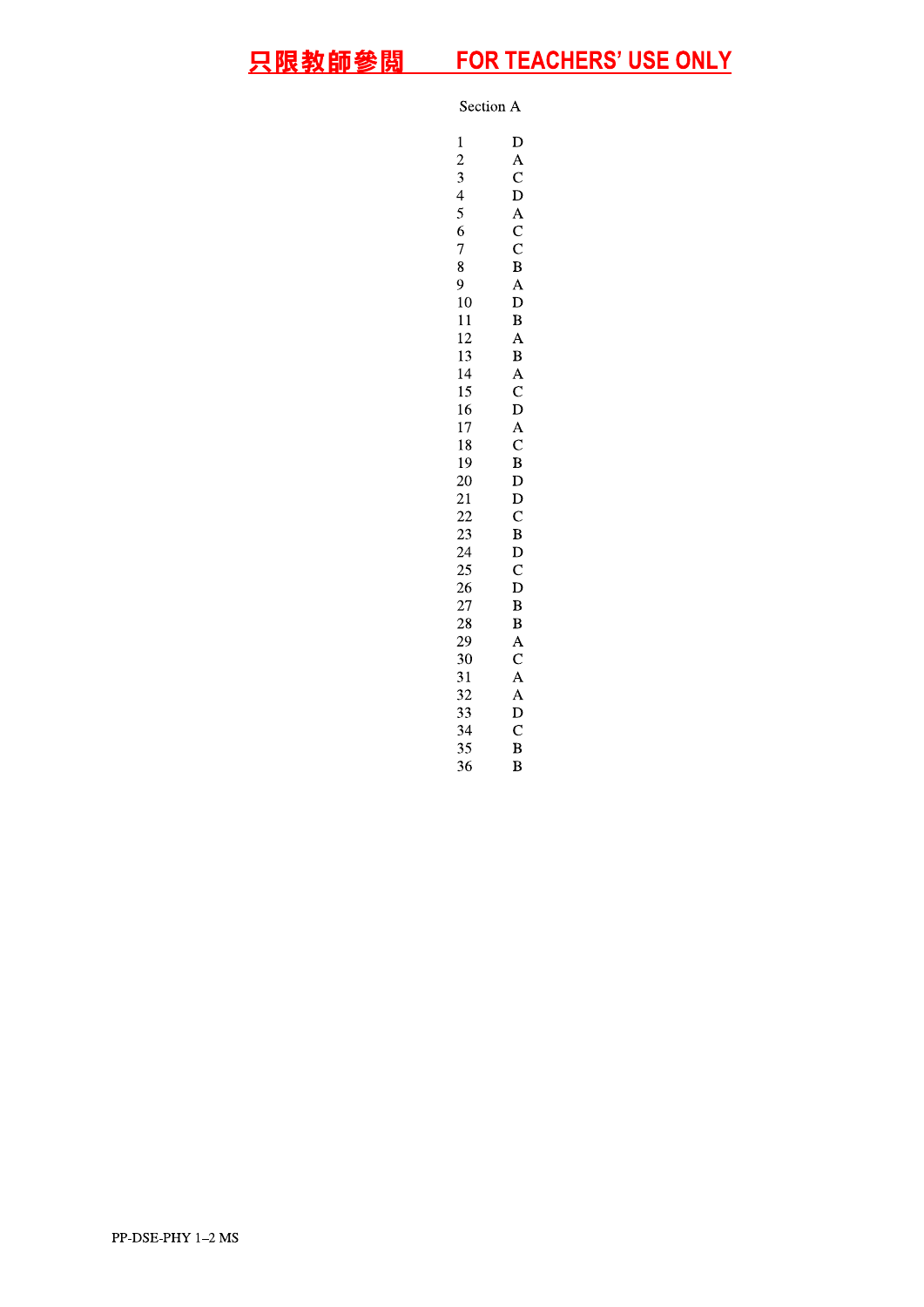#### <u>只限教師参閲 FOR</u> <u>IEACHERS' USE ONLY</u>

- 1. The marking<br>may be neces<br>Teachers are<br>marking schet<br>standard of marking<br>professional d<br>correct and we<br>M' marks –<br>'A' marks –<br>'A' marks –<br>'A' marks –<br>In a question<br>deduced from<br>answer should<br>answer should<br>an the candidat **HE AN EVIDENT STATE ACHERS' USE ON**<br>
Section **B** Provisional Marking Scheme<br>
General Notes for Teachests on Marking<br>
The mainlang scheme of the precision of the property experiments here there entire<br>
in the property of Section B Provisional Marking Scheme<br>
4. Section B Provisional Marking Scheme<br>
4. The marking scheme is the preliminary version before the normal standardisation process and some revisions<br>
may be necessary after actual sa may be necessary after actual samples of performance have been collected and scrutinised by the HKEAA. Teachers are strongly advised to conduct their own internal standardisation procedures before applying the marking schemes. After standardisation, teachers should adhere to the marking scheme to ensure a uniform standard of marking within the school.
- 2. The marking scheme may not exhaust all possible answers for each question. Teachers should exercise their professional discretion and judgment in accepting alternative answers that are not in the marking scheme but are correct and well reasoned.
- 3. In the marking scheme, marks are classified as follows :
	- 'M' marks awarded for knowing a correct method of solution and attempting to apply it. (Candidates are not expected to write down the formula/method explicitly, marks could be awarded once candidates' work indicated that the particular formula/method had been used.)
	- A marks awarded for the accuracy of the answer. (For non-numerical answers, the answers need not be in exact wording as those in the marking scheme.)

In a question consisting of several related parts, 'M' marks should be awarded to steps or methods correctly deduced from erroneous answers obtained in earlier parts. However, 'A' marks for the corresponding numerical answer should **NOT** be awarded.

- 4. In questions involving numerical computations, if a candidate's answer clearly indicated that a wrong method had been used (e.g. the application of a wrong formula), the 'A' marks should not be awarded even if the candidate had accidentally arrived at the correct numerical answer. In case of doubt, the benefit should be given in the candidate's favour.
- 5. If the unit had been stated wrongly in the final numerical answer of a question, or if it had been omitted completely, no 'A' marks should be awarded to the final answer. However, candidates should not be penalised twice in the whole paper for the same error in that unit.
- 6. In questions asking for a specified number of reasons or examples etc. to be given and a candidate gave more than that is required, the surplus answers should not be marked. For example, in a question asking for two examples, if three had been given by a candidate, then only the first two answers should be marked.
- 7. Markers could exercise their judgment to split the '2A' or '2M' marks (if any), i.e. to award 1 mark only, if the answer is partially correct.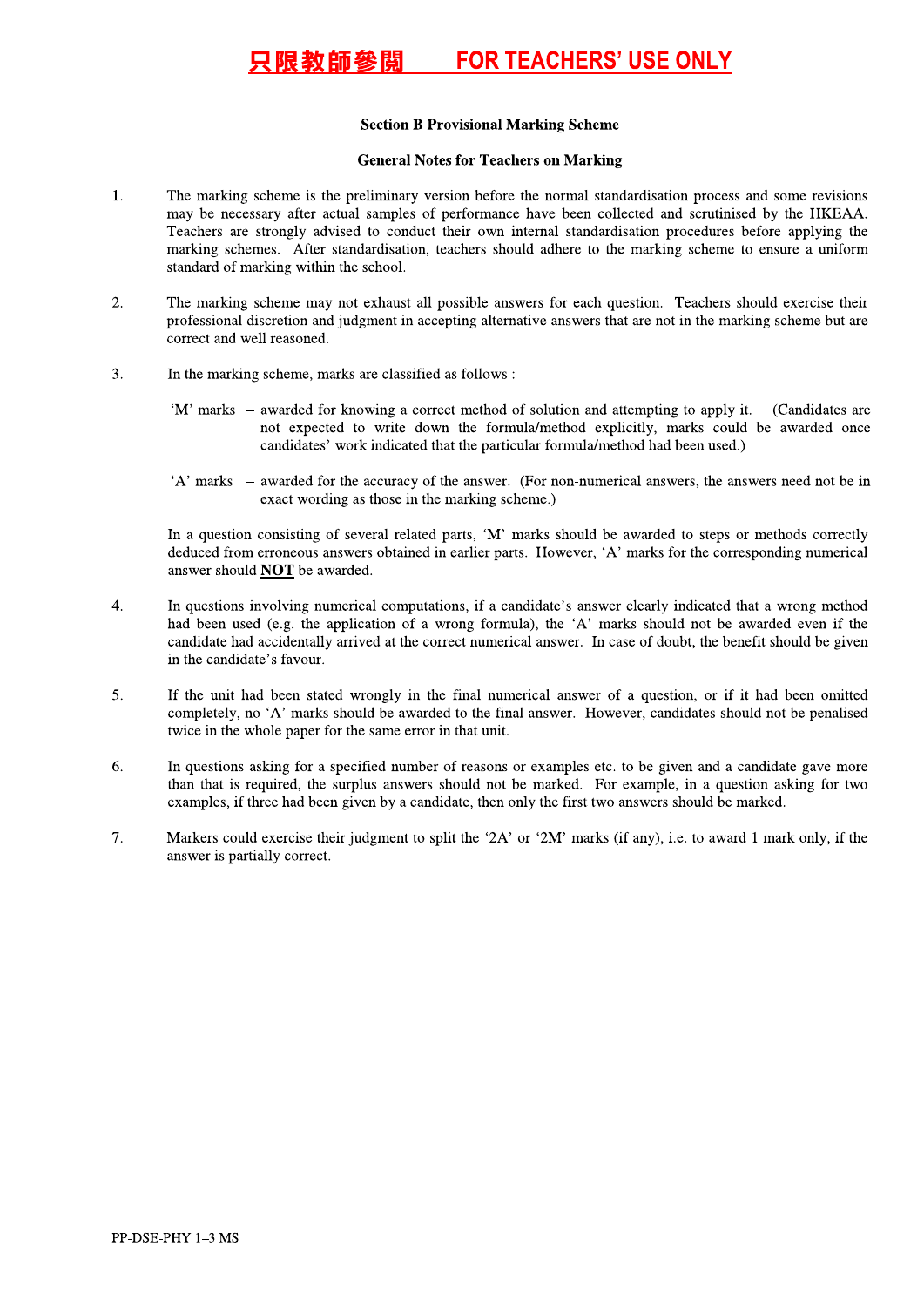|    |     | Solution                                                                                                                                                                                                                          | <b>Marks</b>                           | Remarks |
|----|-----|-----------------------------------------------------------------------------------------------------------------------------------------------------------------------------------------------------------------------------------|----------------------------------------|---------|
| 1. | (a) | A black surface is a good absorber of radiation.<br>(i)                                                                                                                                                                           | 1A                                     |         |
|    |     | A cover reduces heat loss due to convection of air.<br>(ii)                                                                                                                                                                       | 1A                                     |         |
|    |     | (iii)<br>The oil in the copper pipe inside the box is heated and rises.<br>Cooler and denser oil from the pipe in the storage tank will move<br>downward and replace the heated oil.                                              | 1A                                     |         |
|    |     |                                                                                                                                                                                                                                   | 1A<br>$\overline{4}$                   |         |
|    |     | (b) By $Pt = mc\Delta T$ ,                                                                                                                                                                                                        | 1M                                     |         |
|    |     | in 1 minute,<br>$P \times 60 = 0.3 \times 2500 \times (37 - 25)$<br>$P = 150 W$                                                                                                                                                   | 1 <sub>M</sub><br>1A<br>$\overline{3}$ |         |
|    | (c) | The pressure increases with temperature.<br>As temperature increases, the average kinetic energy / speed of the air particles<br>increases.<br>The air particles will hit the wall of the box more violently and more frequently. | 1A<br>1A<br>1A<br>3                    |         |
| 2. |     | (a) $a = 3/2 = 1.5$ m s <sup>-2</sup><br>By $T-mg=ma$<br>$T - 4 \times 9.81 = 4 \times 1.5$<br>$T = 45.24 N [46 N]$                                                                                                               | 1A<br>1 <sub>M</sub><br>1A<br>3        |         |
|    |     | (b) Power = $Fv$<br>$= 4 \times 9.81 \times 3$<br>$= 117.72 W [120 W]$                                                                                                                                                            | 1M<br>1A<br>$\overline{2}$             |         |
|    |     | (c) The parcel first rises and comes to rest momentarily.<br>It then falls freely under gravity.                                                                                                                                  | 1A<br>1A<br>$\overline{2}$             |         |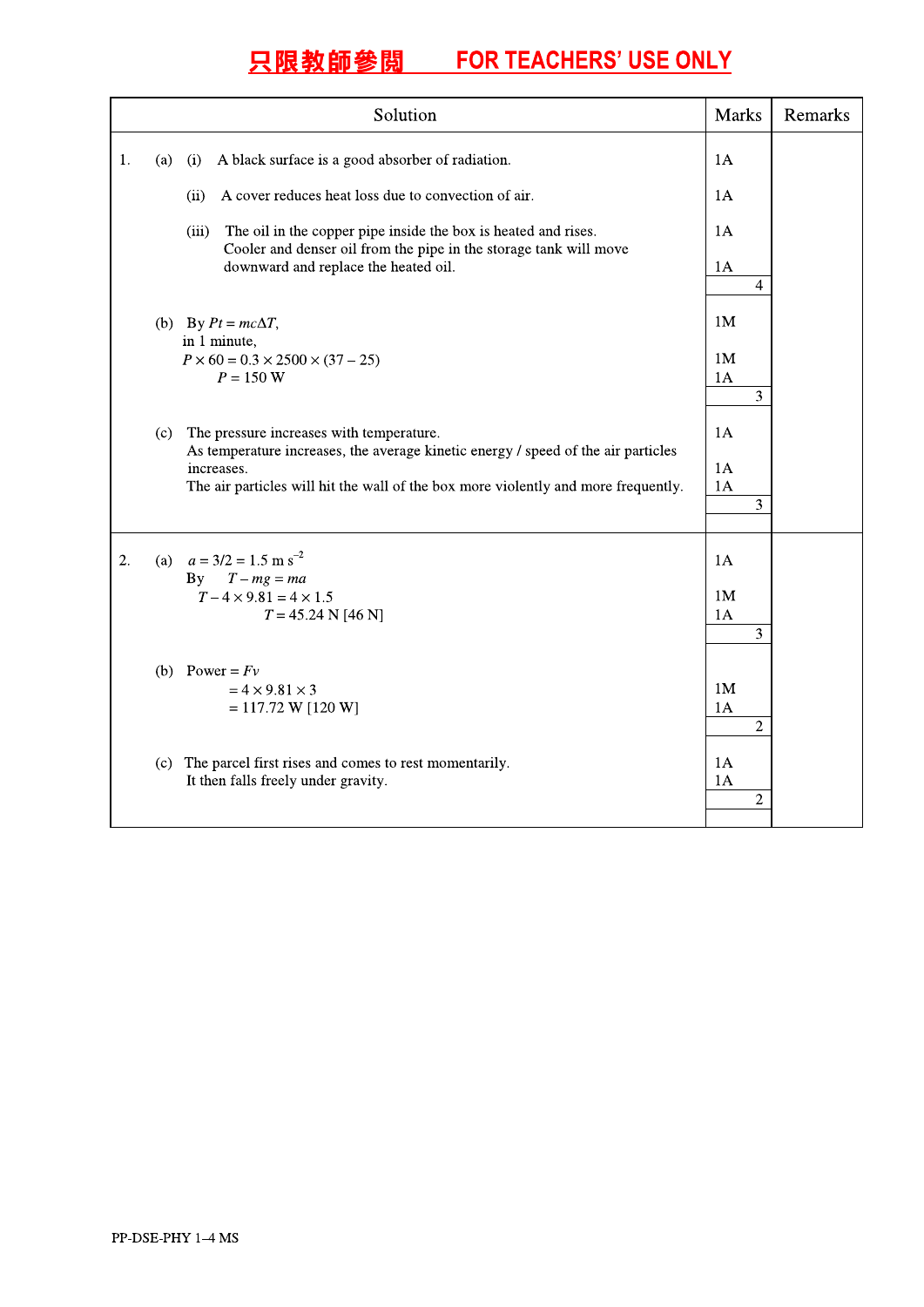| Solution |     |                                                                                                                                                                                                                                              |                                        | Remarks |
|----------|-----|----------------------------------------------------------------------------------------------------------------------------------------------------------------------------------------------------------------------------------------------|----------------------------------------|---------|
| 3.       |     | (a) By the conservation of momentum,<br>$0.03 v = 0.04 \times 3$<br>$v = 4 \text{ m s}^{-1}$                                                                                                                                                 | 1A                                     |         |
|          |     | $P.E. lost = K.E. gain$<br>$(b)$ By<br>$mgh = \frac{1}{2}mv^2$<br>$0.03 \times 9.81 \times h = 0.5 \times 0.03 \times 4^2$<br>$h = 0.815$ m [0.8 m]                                                                                          | 1 <sub>M</sub><br>1A<br>$\overline{2}$ |         |
|          | (c) | Time of flight = $1.2 / 3 = 0.4$ s<br>Vertical distance ball Y travelled before hitting the ground,<br>$S = \frac{1}{2}at^2$<br>$= 0.5 \times 9.81 \times 0.4^2$<br>$= 0.7848$ m [0.8 m]<br>The height $H$ of the bench is 0.7848 m [0.8 m]. | 1A<br>1M<br>1A<br>3                    |         |
|          | (d) | The time of flight remains unchanged<br>as both the initial vertical speed and the vertical displacement remain<br>unchanged.<br>OR:<br>as it is independent of the horizontal speed of the projectile.                                      | 1A<br>1A<br>1A<br>2                    |         |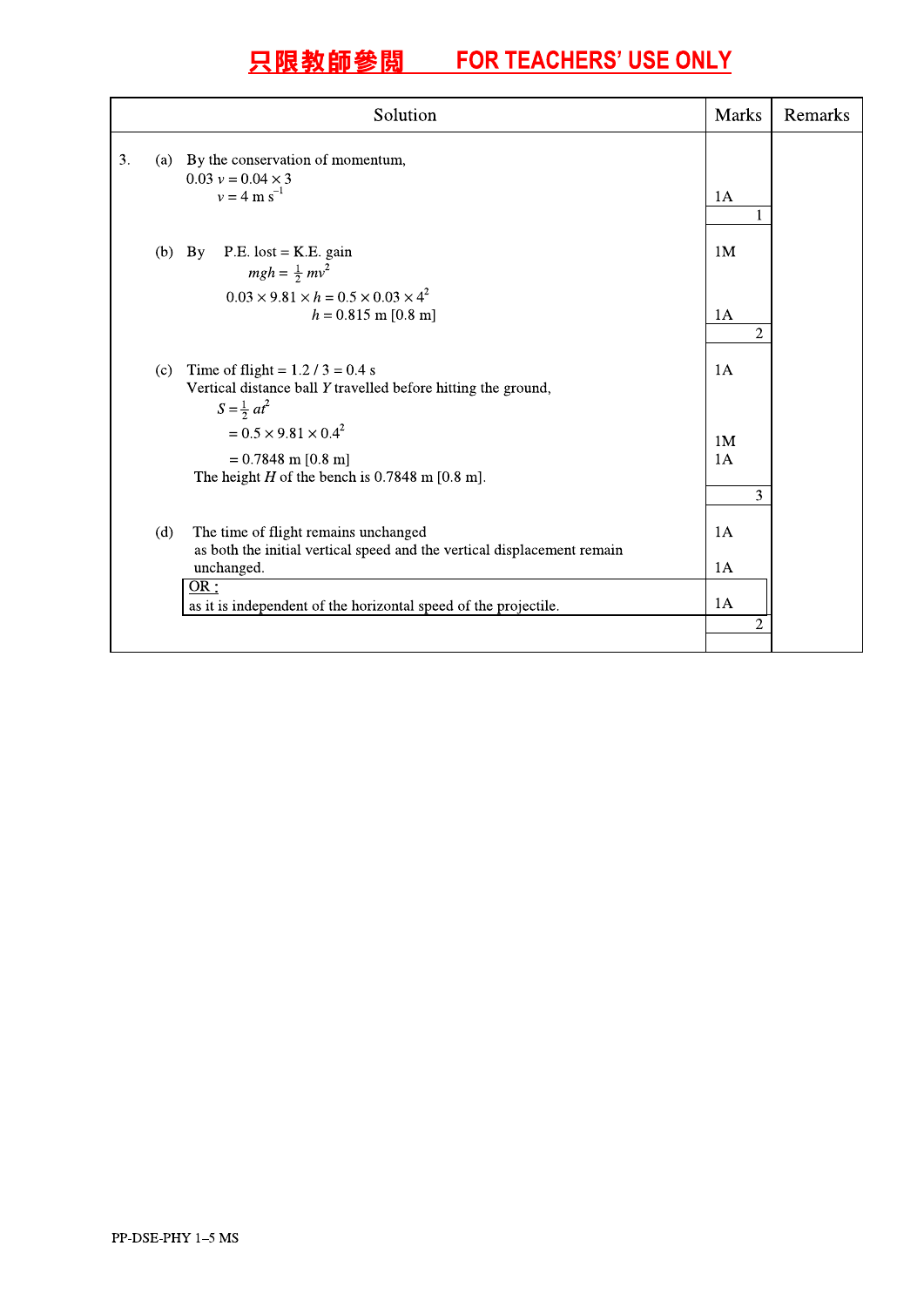|    |           | Solution                                                                                                                                                                                                                                                                        | <b>Marks</b>             | Remarks |
|----|-----------|---------------------------------------------------------------------------------------------------------------------------------------------------------------------------------------------------------------------------------------------------------------------------------|--------------------------|---------|
| 4. |           | (a) (i) $\frac{GMm}{r^2} = m\omega^2 r$<br>$r^3 = \frac{GM}{\omega^2}$<br>On earth's surface,                                                                                                                                                                                   | 1 <sub>M</sub>           |         |
|    |           | $\frac{GMm}{r_{E}^{2}} = mg$<br>$GM = gr_E^2$<br>Hence,<br>$r^3 = \frac{GM}{\omega^2} = \frac{gr_E^2}{\omega^2} = \frac{gr_E^2 T^2}{4\pi^2}$                                                                                                                                    | 1 <sub>M</sub>           |         |
|    |           | $r = 4.24 \times 10^7$ m [4.26 $\times 10^7$ m]                                                                                                                                                                                                                                 | 1A<br>1 <sub>M</sub>     |         |
|    |           | (ii) By $v = \frac{2\pi r}{T}$<br>= $\frac{2\pi (4.24 \times 10^7)}{86400}$ = 3080 m s <sup>-1</sup> [3100 m s <sup>-1</sup> ]                                                                                                                                                  | 1A<br>5                  |         |
|    | $(b)$ (i) | X                                                                                                                                                                                                                                                                               |                          |         |
|    | (ii)      | The direction of the required centripetal force is different from the direction<br>of the gravitational force acting on the satellite. / The plane of orbit of a<br>satellite must pass through the centre of the earth. / Accept drawing the<br>correct orbit in great circle. | 1A<br>1A<br>$\mathbf{2}$ |         |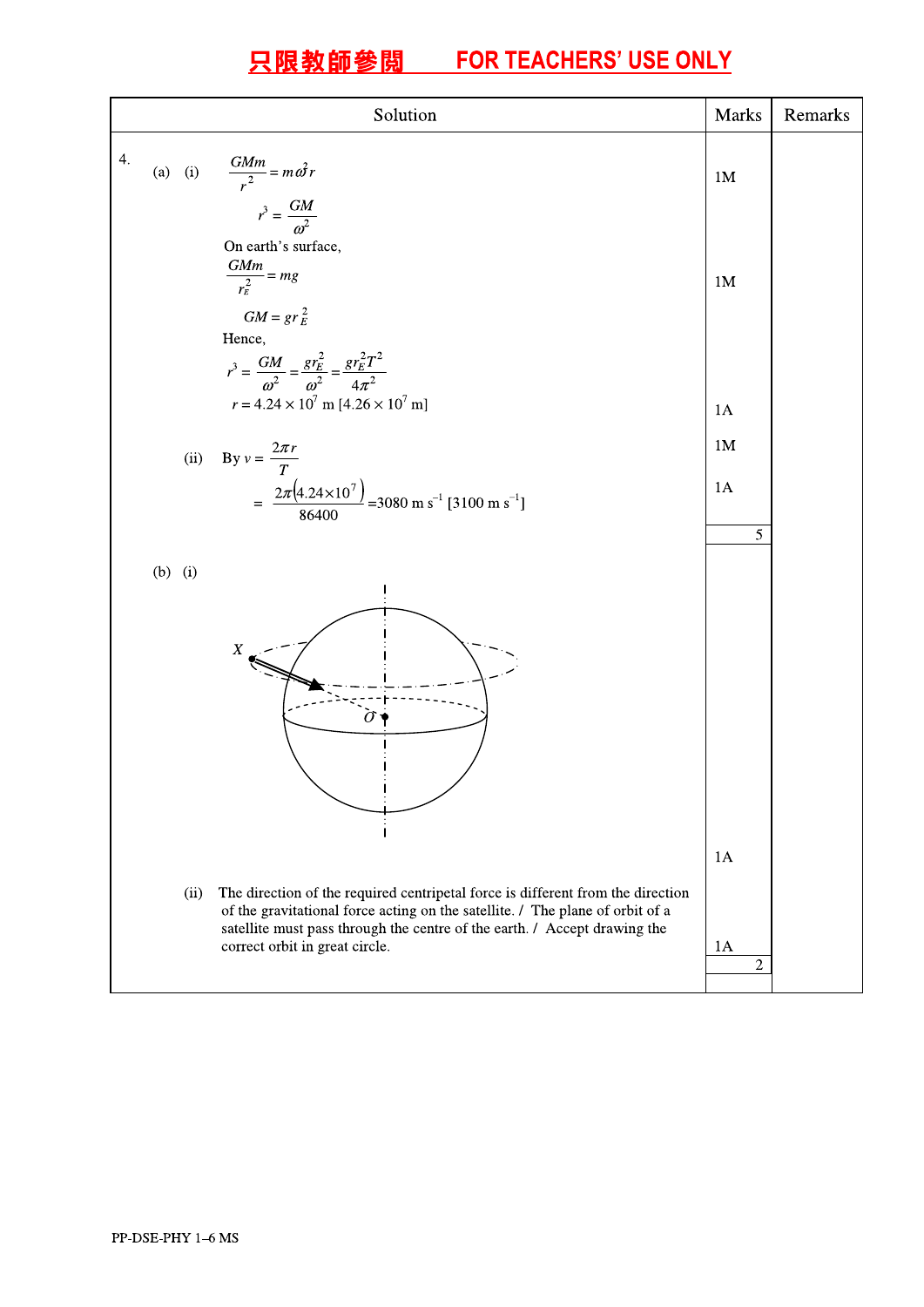|    | Solution                                                                                                                                                                                                                                                                                                                                                                               | <b>Marks</b>               | Remarks |
|----|----------------------------------------------------------------------------------------------------------------------------------------------------------------------------------------------------------------------------------------------------------------------------------------------------------------------------------------------------------------------------------------|----------------------------|---------|
| 5. | (a) (i) Diffraction                                                                                                                                                                                                                                                                                                                                                                    | 1A                         |         |
|    | (ii) $v = f\lambda$<br>$=(25)(0.8)$<br>$= 20$ cm s <sup>-1</sup><br>(iii) The wavelength of the water wave decreases.                                                                                                                                                                                                                                                                  | 1 <sub>M</sub><br>1A<br>1A |         |
|    | The degree of diffraction decreases.                                                                                                                                                                                                                                                                                                                                                   | 1A<br>5                    |         |
|    | Path difference at $R = 2.0$ cm<br>(b)<br>$= 2.5 \lambda$                                                                                                                                                                                                                                                                                                                              | 1 <sub>M</sub>             |         |
|    | $\therefore$ Destructive interference at R.<br>Amplitude of the water wave at $R$ decreases when another dipper is placed at $Q$ .                                                                                                                                                                                                                                                     | 1A<br>1A<br>3              |         |
| 6. | Connect the ray box to the power supply (and switch it on).<br>Put the semi-circular glass block onto the protractor. The centre of the semi-circular                                                                                                                                                                                                                                  | 1A                         |         |
|    | glass block should coincide with the centre of the paper protractor.<br>Direct a light ray into the glass block through the curved side towards its centre.<br>Vary the incident angle in the glass block until the refracted ray is parallel to the<br>straight edge of the glass block.<br>Read the incident angle from the protractor and the critical angle of the glass block can |                            |         |
|    |                                                                                                                                                                                                                                                                                                                                                                                        |                            |         |
|    | be obtained.<br>(accept using diagrams)                                                                                                                                                                                                                                                                                                                                                | 1A<br>5                    |         |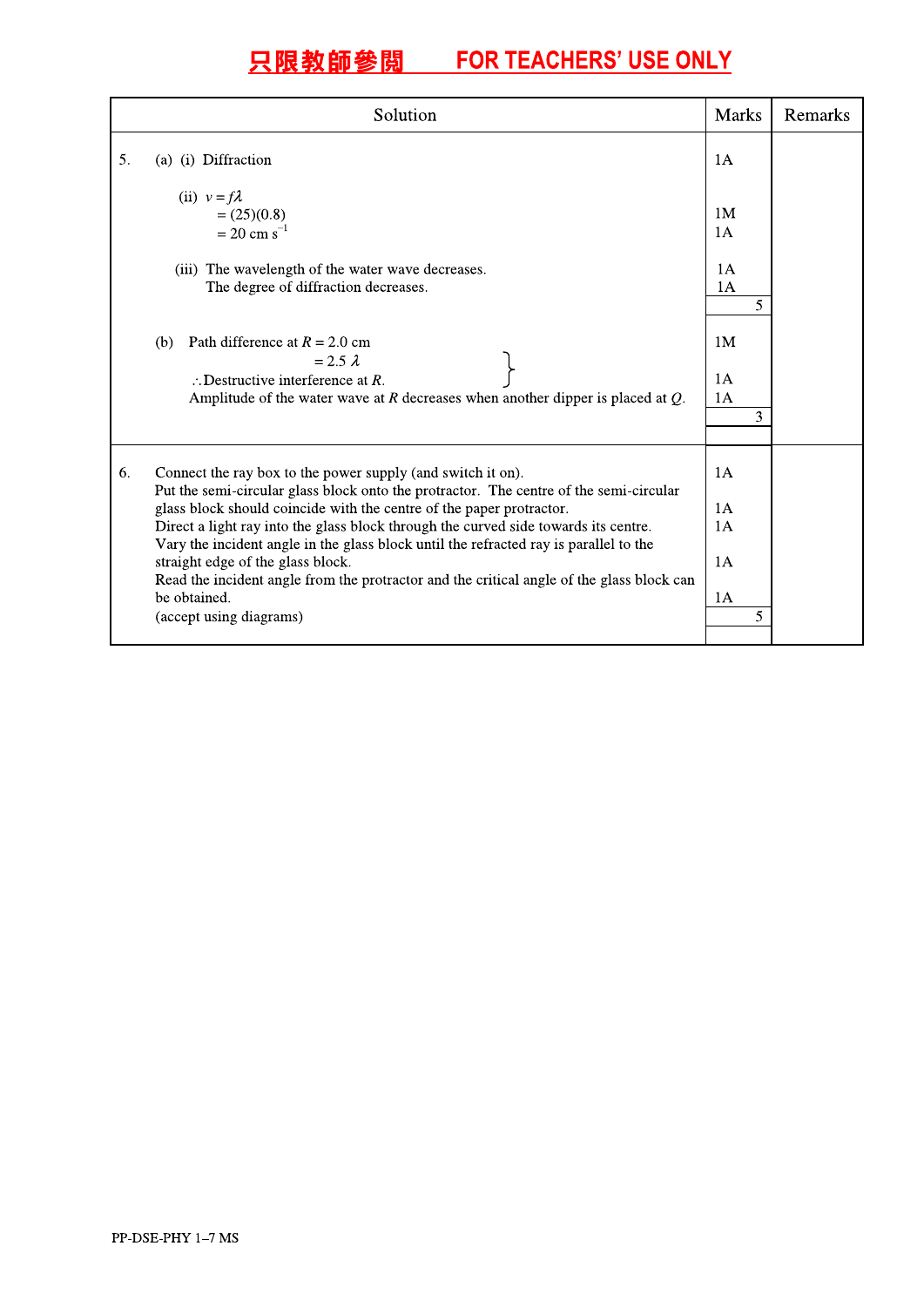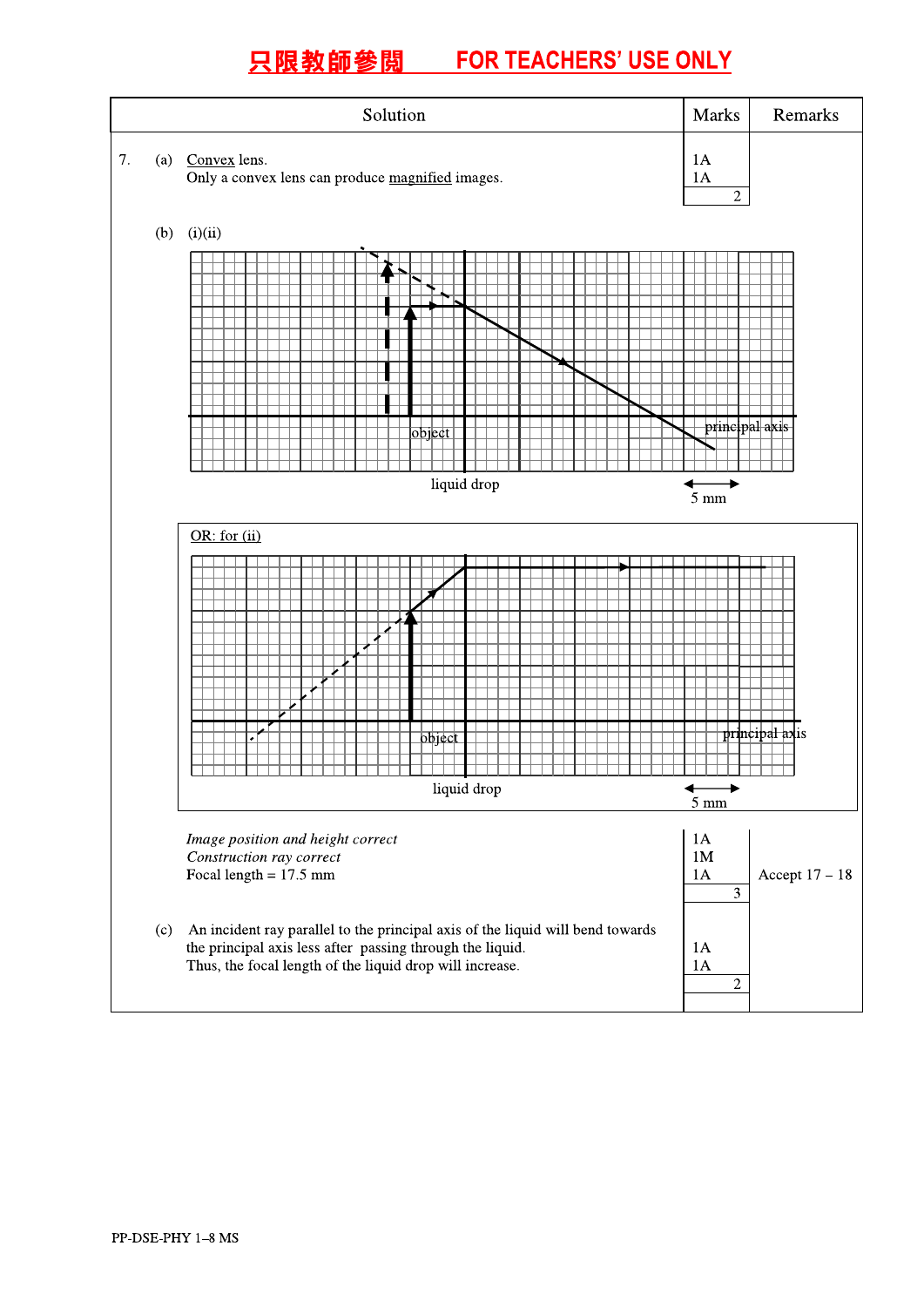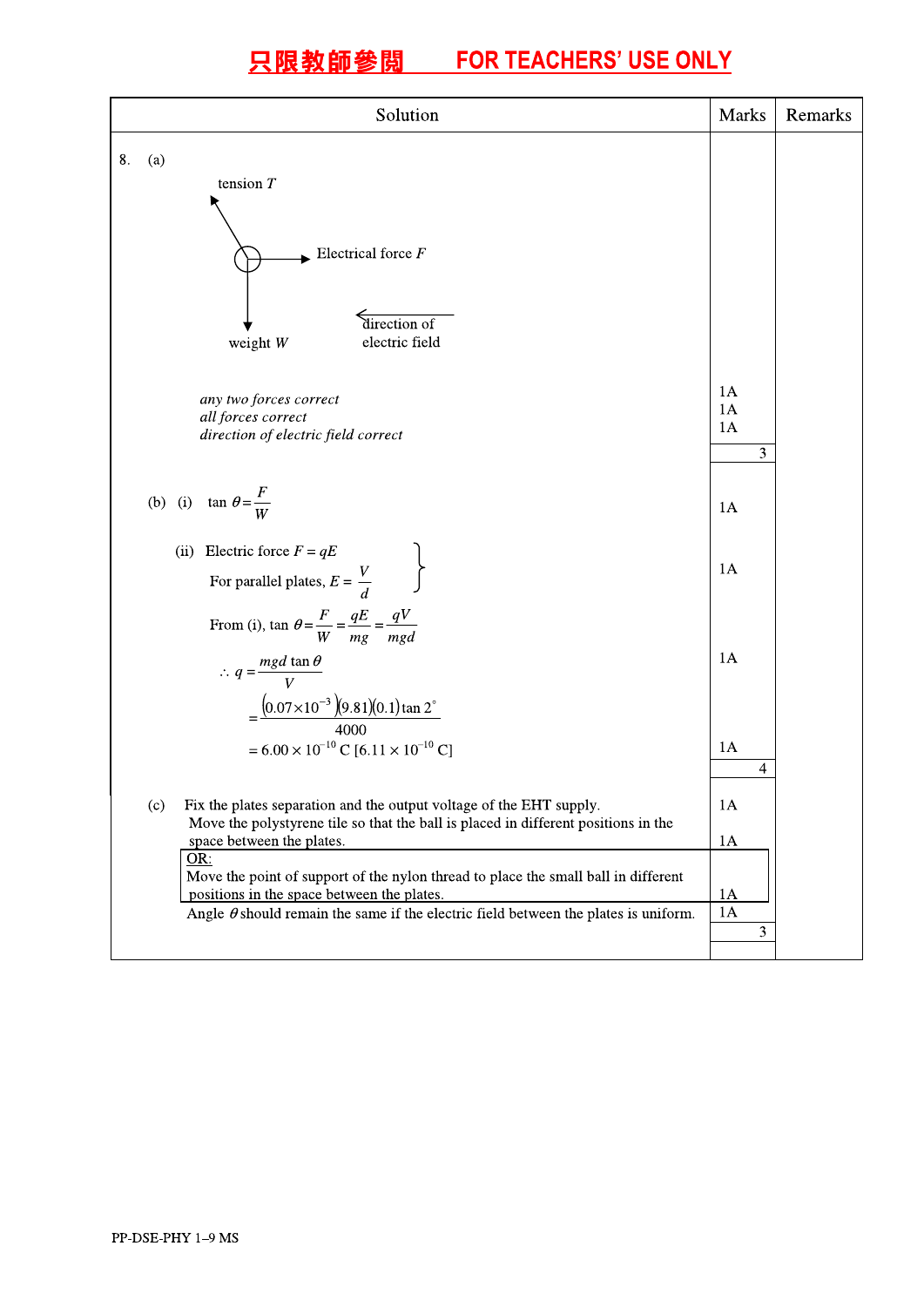|     |     | Solution                                                                                                                                                                                                                                                                                                                                 | <b>Marks</b>                           | Remarks |
|-----|-----|------------------------------------------------------------------------------------------------------------------------------------------------------------------------------------------------------------------------------------------------------------------------------------------------------------------------------------------|----------------------------------------|---------|
| 9.  |     | (a) (i) $P = \frac{E}{t}$<br>$=\frac{(2526-126)}{2\times60}$<br>$= 20 W$                                                                                                                                                                                                                                                                 | 1 <sub>M</sub><br>1A                   |         |
|     |     | (ii) $P = VI$<br>$20 = 12 \times I$<br>$I = 1.67 A$<br>Total current = $1.67 \times 2$                                                                                                                                                                                                                                                   | 1 <sub>M</sub><br>1A<br>1 <sub>M</sub> |         |
|     |     | (iii)<br>$= 3.34 A$<br>As the total current is less than 5 A, the fuse will not blow.                                                                                                                                                                                                                                                    | 1A<br>6                                |         |
|     |     | (b) The r.m.s. voltage of the a.c. supply<br>$=\frac{15}{\sqrt{2}}$ = 10.6 V<br>which is smaller than 12 V,<br>hence the power output of the heater decreases.                                                                                                                                                                           | 1 <sub>M</sub><br>1A<br>$\overline{c}$ |         |
| 10. | (a) | When the primary current is suddenly interrupted,<br>the magnetic field through the secondary coil changes,<br>and an e.m.f. is induced across the secondary coil.                                                                                                                                                                       | 1A<br>1A<br>$\mathbf{2}$               |         |
|     |     | (b) The number of turns of the secondary coil is much larger than that of the primary<br>coil.<br>The rate of change of magnetic flux is very large/the magnetic flux collapses in a<br>very short time.                                                                                                                                 | 1A<br>1A<br>2                          |         |
|     | (c) | By energy conservation, input power should be equal to the output power,<br>$V_{\rm p}I_{\rm p} \approx V_{\rm s}I_{\rm s}.$<br>As the secondary voltage is higher, the primary current is larger.<br>In order to minimize the heating effect of the primary current, thick wire should be<br>used as thick wire has smaller resistance. | 1A<br>1A<br>1A<br>3                    |         |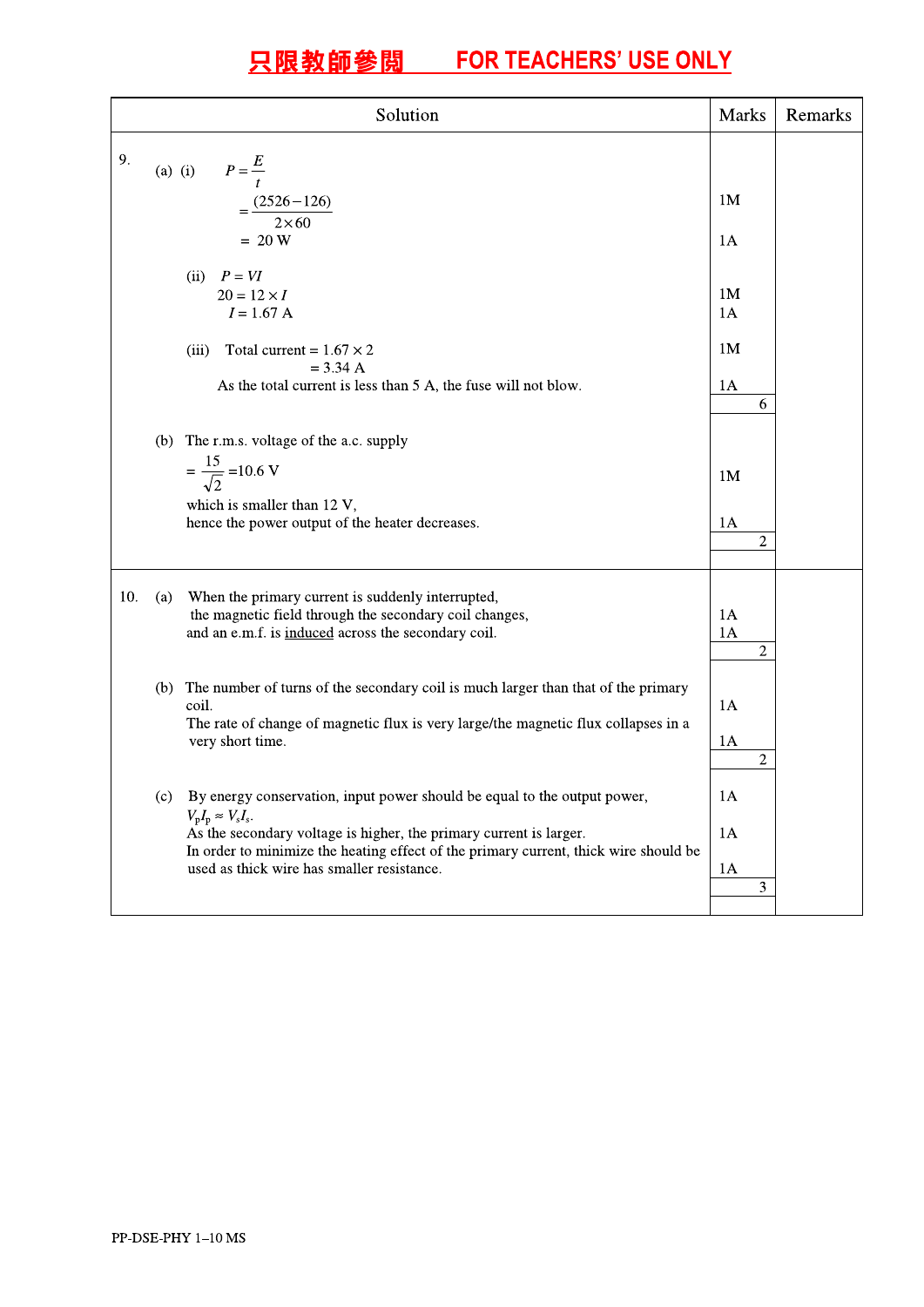| Solution                                                                                                                                                                                                                                                                                                                                                                                            | <b>Marks</b>                                            | Remarks |
|-----------------------------------------------------------------------------------------------------------------------------------------------------------------------------------------------------------------------------------------------------------------------------------------------------------------------------------------------------------------------------------------------------|---------------------------------------------------------|---------|
| 11.<br>Insert a piece of paper between the sample and the GM tube. The corrected count<br>(a)<br>rate will show no significant change.<br>This shows that no $\alpha$ radiation is emitted.<br>Insert a piece of 5 mm aluminum plate between the sample and the GM tube.<br>The corrected count rate will drop to the background count rate level.<br>This shows that $\beta$ radiation is emitted. | 1A<br>1A<br>1A<br>3                                     |         |
| (b) $k = \frac{\ln 2}{t_{\frac{1}{2}}}$<br>$k = \frac{\ln 2}{136}$<br>$k = 5.10 \times 10^{-3}$ s <sup>-1</sup>                                                                                                                                                                                                                                                                                     | 1A                                                      |         |
| Corrected initial count rate = $1000 - 50 = 950$ min <sup>-1</sup><br>(c)<br>Corrected final count rate = $250 - 50 = 200$ min <sup>-1</sup><br>$C = C_0 e^{-kt}$<br>By<br>$200 = 950 e^{-(\ln 2/136)t}$<br>$\left(\frac{\ln 2}{136}\right)t = \ln \frac{950}{200}$<br>$t = 306$ s<br><u>OR :</u> By $C = C_0 \left(\frac{1}{2}\right)^{\frac{1}{l_{1/2}}}$<br>$t = 306$ s                          | 1A<br>1 <sub>M</sub><br>1A<br>1 <sub>M</sub><br>1A<br>3 |         |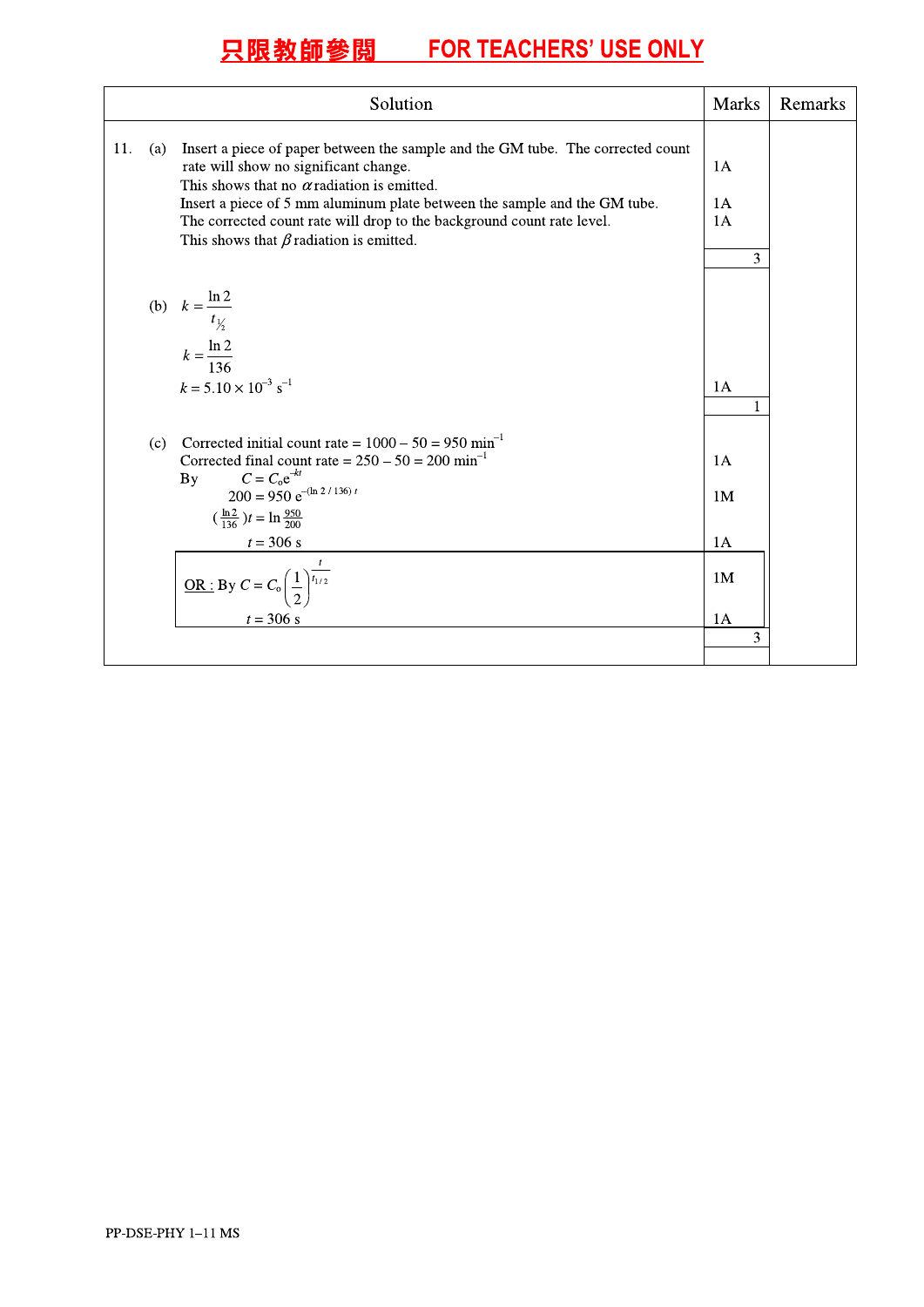## 香港考試及評核局

### HONG KONG EXAMINATIONS AND ASSESSMENT AUTHORITY

### 香港中學文憑考試

### HONG KONG DIPLOMA OF SECONDARY EDUCATION EXAMINATION

# 練習卷

## **PRACTICE PAPER**

#### 物理 試卷二 PHYSICS PAPER 2

# 評卷參考(暫定稿) PROVISIONAL MARKING SCHEME

本評卷參考乃香港考試及評核局專為本科練習卷而編寫,供教師參 考之用。教師應提醒學生,不應將評卷參考視爲標準答案,硬背死 記,活剝生吞。這種學習態度,既無助學生改善學習,學懂應對及 解難,亦有違考試着重理解能力與運用技巧之旨。因此,本局籲請 各位教師通力合作,堅守上述原則。

This marking scheme has been prepared by the Hong Kong Examinations and Assessment Authority for teachers' reference. Teachers should remind their students NOT to regard this marking scheme as a set of model answers. Our examinations emphasise the testing of understanding, the practical application of knowledge and the use of processing skills. Hence the use of model answers, or anything else which encourages rote memorisation, will not help students to improve their learning nor develop their abilities in addressing and solving problems. The Authority is counting on the co-operation of teachers in this regard.

©香港考試及評核局 保留版權 Hong Kong Examinations and Assessment Authority All Rights Reserved 2012

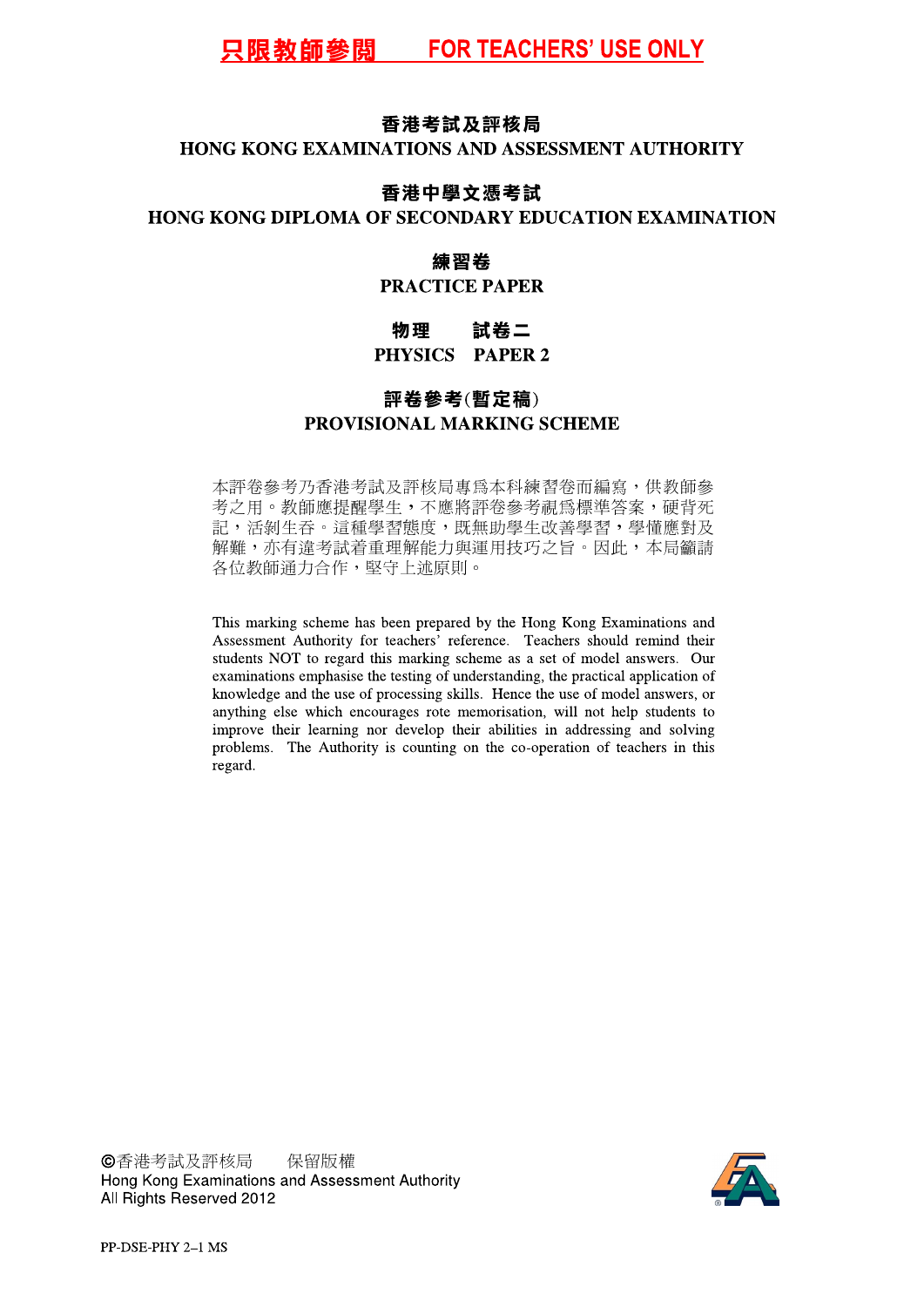#### **FOR TEACHERS' USE ONLY** 垠教師參閲

#### **Provisional Marking Scheme**

#### **General Notes for Teachers on Marking**

- 1. The marking scheme is the preliminary version before the normal standardisation process and some revisions may be necessary after actual samples of performance have been collected and scrutinised by the HKEAA. Teachers are strongly advised to conduct their own internal standardisation procedures before applying the marking schemes. After standardisation, teachers should adhere to the marking scheme to ensure a uniform standard of marking within the school.
- $\mathcal{L}$ The marking scheme may not exhaust all possible answers for each question. Teachers should exercise their professional discretion and judgment in accepting alternative answers that are not in the marking scheme but are correct and well reasoned.
- $\overline{3}$ . In the marking scheme, marks are classified as follows :
	- 'M' marks awarded for knowing a correct method of solution and attempting to apply it. (Candidates are not expected to write down the formula/method explicitly, marks could be awarded once candidates' work indicated that the particular formula/method had been used.)
	- 'A' marks awarded for the accuracy of the answer. (For non-numerical answers, the answers need not be in exact wording as those in the marking scheme.)

In a question consisting of several related parts, 'M' marks should be awarded to steps or methods correctly deduced from erroneous answers obtained in earlier parts. However, 'A' marks for the corresponding numerical answer should **NOT** be awarded.

- $\overline{4}$ . In questions involving numerical computations, if a candidate's answer clearly indicated that a wrong method had been used (e.g. the application of a wrong formula), the 'A' marks should not be awarded even if the candidate had accidentally arrived at the correct numerical answer. In case of doubt, the benefit should be given in the candidate's favour.
- 5. If the unit had been stated wrongly in the final numerical answer of a question, or if it had been omitted completely, no 'A' marks should be awarded to the final answer. However, candidates should not be penalised twice in the whole paper for the same error in that unit.
- 6. In questions asking for a specified number of reasons or examples etc. to be given and a candidate gave more than that is required, the surplus answers should not be marked. For example, in a question asking for two examples, if three had been given by a candidate, then only the first two answers should be marked.
- 7. Markers could exercise their judgment to split the '2A' or '2M' marks (if any), i.e. to award 1 mark only, if the answer was partially correct.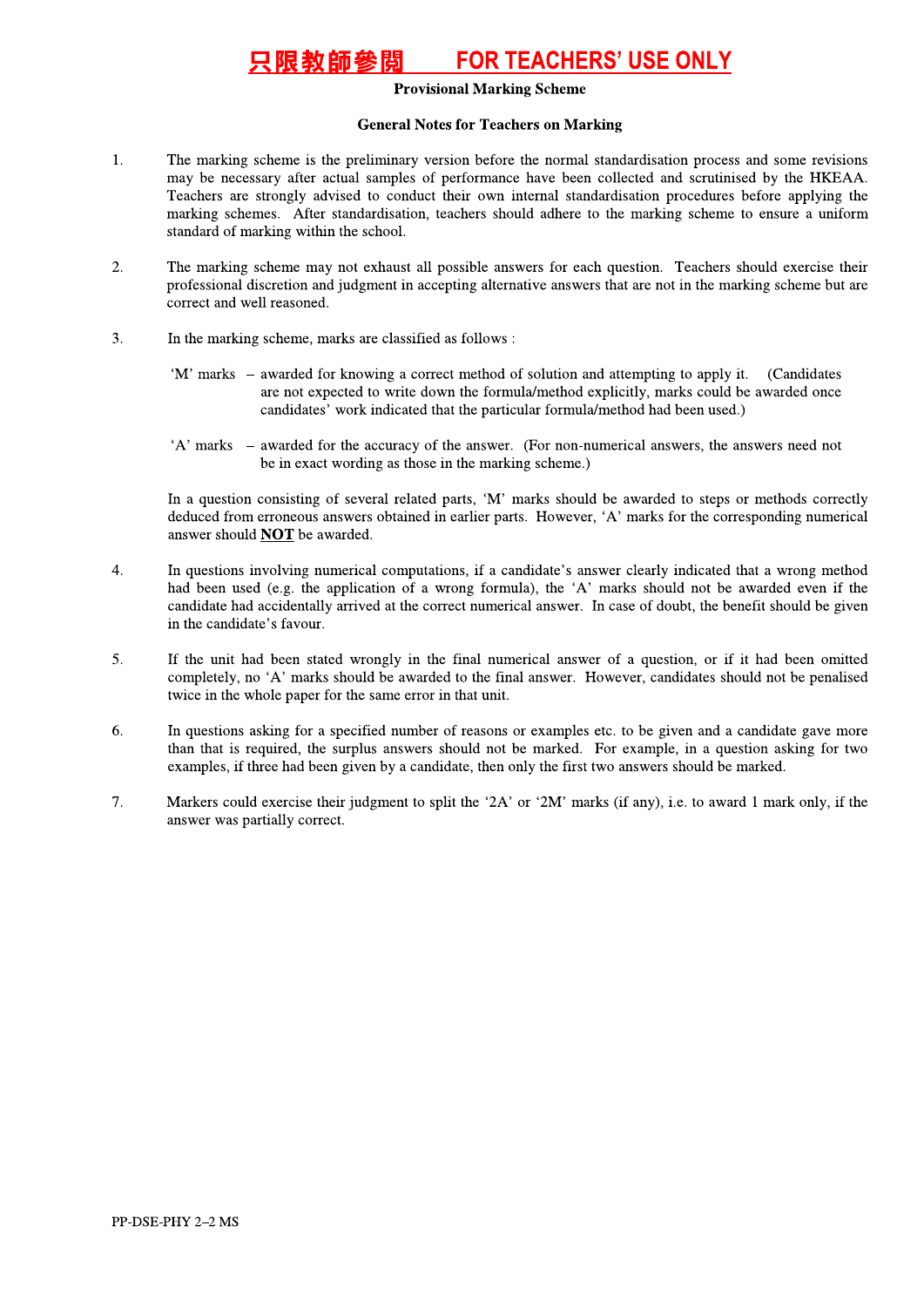|                                                                                                                              |                      | Solution                                                                                                                                                                                                                                                                                                                                                                                                                                                                                                    | <b>Marks</b>                    | Remarks                      |
|------------------------------------------------------------------------------------------------------------------------------|----------------------|-------------------------------------------------------------------------------------------------------------------------------------------------------------------------------------------------------------------------------------------------------------------------------------------------------------------------------------------------------------------------------------------------------------------------------------------------------------------------------------------------------------|---------------------------------|------------------------------|
| <b>Section A: Astronomy and Space Science</b><br>1.1 D<br>1.2 <sub>D</sub><br>1.3C<br>1.4 B<br>1.5A<br>1.6C<br>1.7A<br>1.8 C |                      |                                                                                                                                                                                                                                                                                                                                                                                                                                                                                                             |                                 |                              |
| 1.<br>(a)                                                                                                                    | (i)<br>(ii)<br>(iii) | $\frac{\Delta \lambda}{\lambda} = \frac{v}{c}$<br>$v_A = \frac{(656.83 - 656.28)}{656.28} \times 3 \times 10^8 = 2.51 \times 10^5 \text{ m s}^{-1}$<br>The H-alpha line of hydrogen gas at point $B$ shows a blue shift,<br>thus hydrogen gas at point $B$ is moving towards the Earth.<br>$\frac{mv_r^2}{r} = \frac{GMm}{r^2}$<br>$M = \frac{v_r^2 r}{G} = \frac{\left(2.51 \times 10^5\right)^2 \left(10 \times 10^3 \times 3.08 \times 10^{16}\right)}{6.67 \times 10^{-11}}$<br>$=2.92\times10^{41}$ kg | 1A<br>1A<br>1A<br>1M<br>1A<br>5 | Accept $2.91 \times 10^{41}$ |
| (b)                                                                                                                          | (i)<br>(ii)          | By small angle approximation, $\frac{x}{d} = \theta$<br>Separation of CE, $x = d\theta$<br>$= 950 \times 1.6 \times \frac{\pi}{180}$<br>$= 26.5$ kpc<br>The mass of $Y$ may have an extended distribution but it is not<br>concentrated at the center.                                                                                                                                                                                                                                                      | 1 <sub>M</sub><br>1A<br>1A<br>3 |                              |
| (c)                                                                                                                          | curve.               | The radiation from a star can be approximated by a black body radiation<br>And the radiation spectrum of a black body is related to its temperature.                                                                                                                                                                                                                                                                                                                                                        | 1A<br>1Α<br>$\overline{2}$      |                              |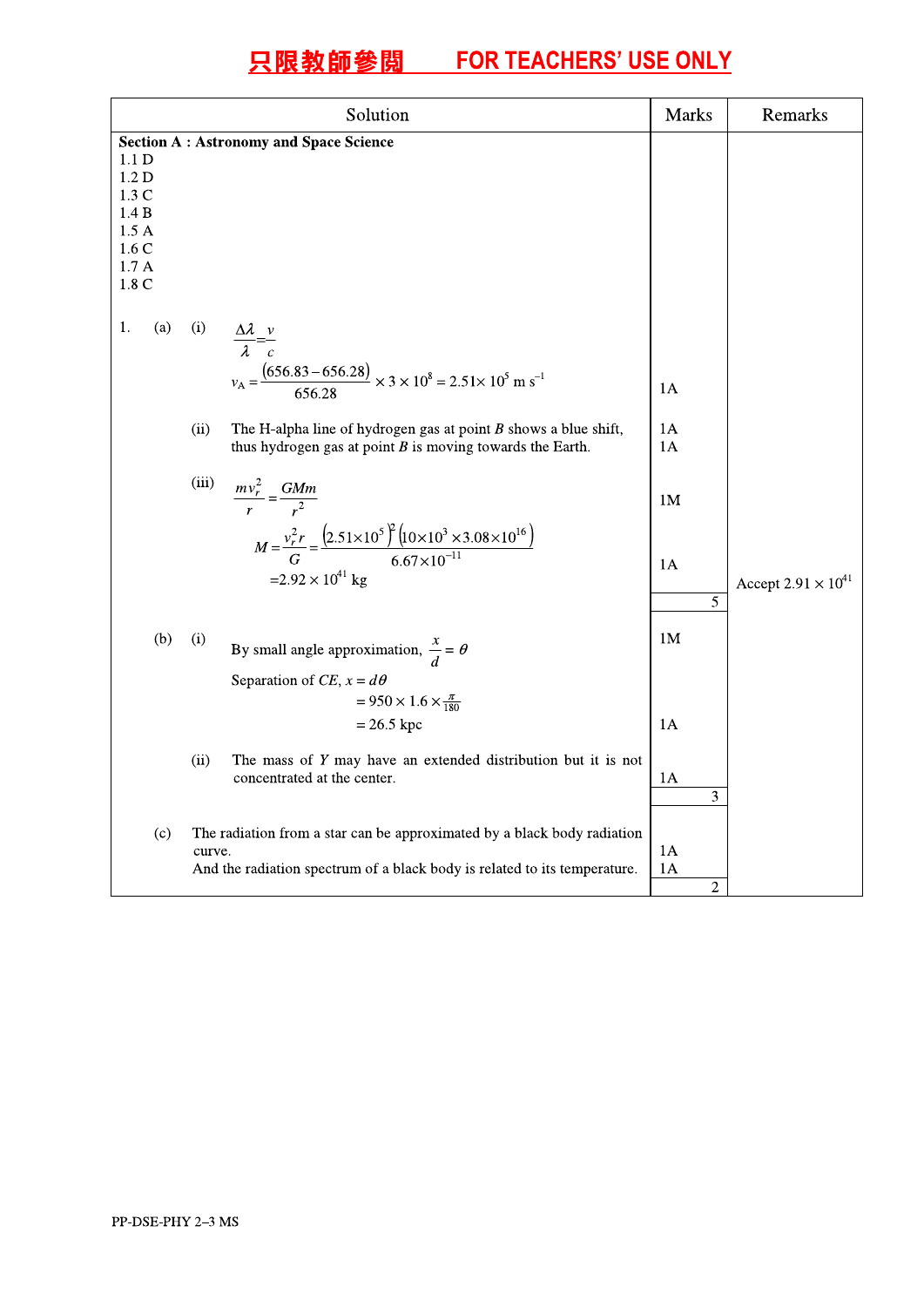|                                                                                                                                          |           | Solution                                                                                                                                                                                                                                | <b>Marks</b>   | Remarks |
|------------------------------------------------------------------------------------------------------------------------------------------|-----------|-----------------------------------------------------------------------------------------------------------------------------------------------------------------------------------------------------------------------------------------|----------------|---------|
| <b>Section B: Atomic World</b><br>2.1A<br>2.2A<br>2.3 C<br>2.4 B<br>$2.5 B$<br>2.6 <sub>D</sub><br>$2.7\;\mathrm{B}$<br>2.8 <sub>D</sub> |           |                                                                                                                                                                                                                                         |                |         |
| 2.<br>(a)                                                                                                                                | (i)       | According to wave theory, energy of light depends on the<br>intensity.<br>No matter what the frequency is, photoelectrons should be<br>emitted when the incident light is intense enough / when the<br>time of exposure is long enough. | 1A<br>1A       |         |
|                                                                                                                                          | (ii)      | According to the photoelectric equation,<br>$\frac{1}{2} m_e v_{\text{max}}^2 = hf - \phi$<br>$0 = hf_o - \phi$<br>$\phi = h \frac{c}{\lambda_o}$<br>$\phi = h \frac{c}{\lambda_o}$                                                     | 1 <sub>M</sub> |         |
|                                                                                                                                          |           | = $6.63 \times 10^{-34} \times \frac{3 \times 10^8}{5.27 \times 10^{-7}}$<br>$= 3.77 \times 10^{-19}$ J<br>$\phi = \frac{3.77 \times 10^{-19}}{1.6 \times 10^{-19}} = 2.36 \text{ eV}$                                                  | 1A<br>1A       |         |
|                                                                                                                                          | (iii)     | It is the minimum energy required to release an electron from a<br>metal surface against the attractive electric force of the metal.                                                                                                    | 1A<br>6        |         |
|                                                                                                                                          | $(b)$ (i) | $I \ 1 \times 10^{-8}$<br>Number of photoelectrons = $\frac{1}{x}$ = -<br>$1.6 \times 10^{-19}$<br>e<br>$= 6.25 \times 10^{10}$<br>Number of photons = $6.25 \times 10^{10} \div 5\% = 1.25 \times 10^{12}$                             | 1M<br>1A       |         |
|                                                                                                                                          | (ii)      | With a more intense light source of the same type, more photons<br>are emitted.<br>Sufficient photons will be scattered by a smaller amount of<br>smoke.<br>Hence Peter's claim is correct.                                             | 1A<br>1A<br>4  |         |

 $\sim 10^{-11}$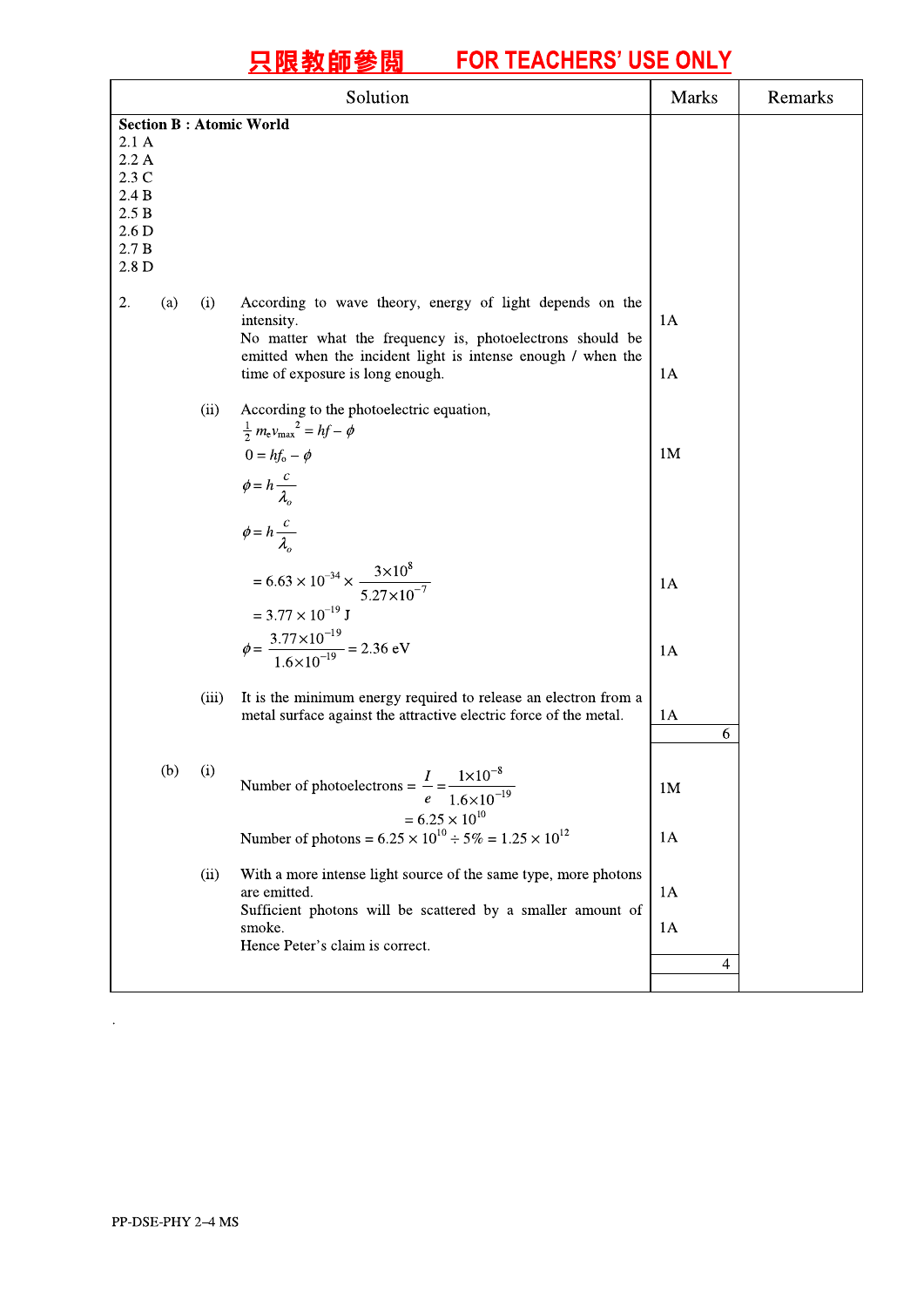# <u>只限教師参阅 FUR TEACHERS USE UNLY</u>

| <b>Section C: Energy and Use of Energy</b><br>3.1 B<br>3.2 A<br>3.3 C<br>3.4 A<br>3.5 D<br>3.6B<br>3.7 B<br>3.8 C<br>3.<br>The air in the double-glazed glass has a much lower thermal<br>(a)<br>(i)<br>transmittance than glass / is a poor conductor.<br>1A<br>$1\mathrm{A}$<br>The double glazed glass is thicker than the single layer window.<br>(ii)<br>(1)<br>$\frac{Q}{t} = UA(T_{hot} - T_{cold})$<br>$= 2.8 \times 2 \times (36 - 24)$<br>$= 67.2 W$<br>1A<br>As heat is also transferred through other means, e.g.<br>(2)<br>radiation,<br>1A |
|----------------------------------------------------------------------------------------------------------------------------------------------------------------------------------------------------------------------------------------------------------------------------------------------------------------------------------------------------------------------------------------------------------------------------------------------------------------------------------------------------------------------------------------------------------|
|                                                                                                                                                                                                                                                                                                                                                                                                                                                                                                                                                          |
|                                                                                                                                                                                                                                                                                                                                                                                                                                                                                                                                                          |
| 1A<br>the actual rate of heat transfer will be higher.                                                                                                                                                                                                                                                                                                                                                                                                                                                                                                   |
| Use solar control window film / drawing blinds<br>1A<br>(iii)<br>(accept other reasonable answers)<br>6                                                                                                                                                                                                                                                                                                                                                                                                                                                  |
| The refrigerant evaporates<br>1A<br>(b)<br>(i)<br>and absorbs the latent heat of vaporization from the room.<br>1A<br>Heat removed from the room = $Pt$<br>(ii)<br>$= 2.54 \times 10^3 \times 5 \times 60$<br>1M<br>$= 7.62 \times 10^5$ J<br>1A<br>$\overline{4}$                                                                                                                                                                                                                                                                                       |